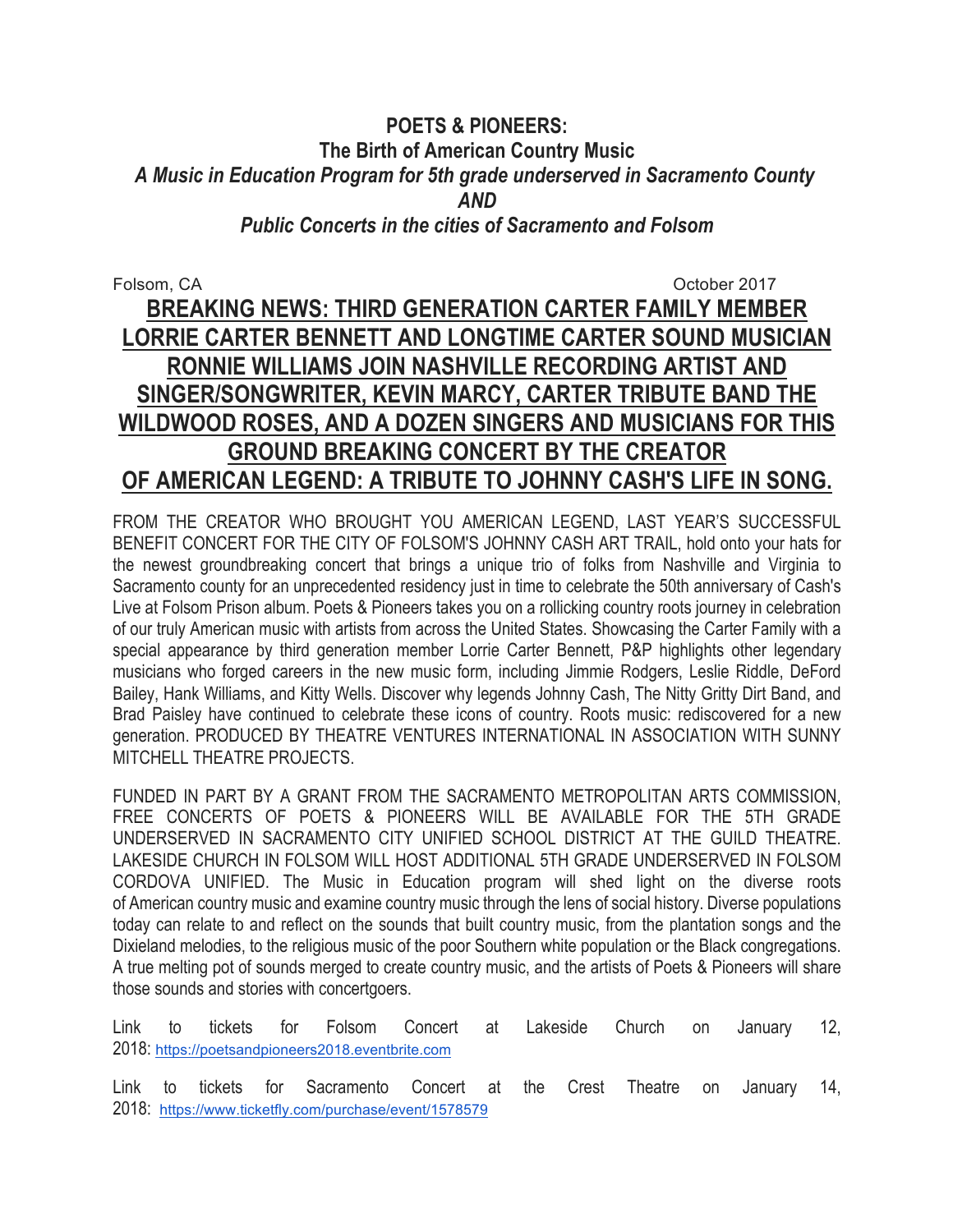## FEATURED BIOS:

## LORRIE CARTER BENNETT (VOCALIST)

Born into the first family of country music, the Carter Family, Lorrie's mother was Anita Carter, whom many regard as the best female singer in the history of music. Her father was Don Davis, well-known steel guitarist, producer and recording industry executive. Her grandmother was Maybelle Carter, responsible for what the world knows as country music, alongside Maybelle's brother-in-law, A.P., and his wife, Sara. Her aunts were Carter Family members Helen Carter Jones and June Carter Cash, both accomplished singers, songwriters and musicians. Her uncle was none other than Johnny Cash. Lorrie's personal and radio show appearances are numerous, including the "Grand Ole Opry," the "Ernest Tubb Midnite Jamboree" and countless nationally broadcast interviews. Lorrie is a regular at the annual Carter Family Memorial Festival, an event held in Hiltons, Virginia to commemorate the Carters' leading role in launching the country music industry. Besides that event, Lorrie has been featured during a week's worth of International Bluegrass Music Association (IBMA) shows and as a judge and performer for "American Country Star." In addition, Lorrie regularly serves as a consultant for various projects about the Carter Family.

#### RONNIE WILLIAMS (MUSICIAN)

Ronnie Williams and the Carter Family Sound have been performing in and around the Central Virginia region for the past 25 years. Though some of the group's members have changed over time, Ronnie has been playing and singing Carter Family music since 1975. Ronnie became close friends of country music legend Mother Maybelle Carter around 1969. Soon after, the friendship extended to the rest of the famous family: Mother Maybelle's daughters, Helen, June and Anita; and Janette Carter (daughter of A.P. and Sara Carter) and her children, Rita and Dale. Ronnie plays the autoharp, guitar and accordion, honoring the "Carter Scratch" style of playing guitar and autoharp. It was Mother Maybelle who created the Carter Scratch style out of the necessity to play lead and rhythm parts at the same time. During Ronnie's career, he has shared the stage at one time or another with all of the Carters as well as "adopted Carter" and June's husband, Johnny Cash. Each year Ronnie travels to Bristol, Tenn. and Hiltons, Va. to play at the Carter Family Festival held at the Carter Family Fold. He performs three to four times annually at The Fold, taking time to do TV interviews and question-and-answer sessions with local college students, discussing Mother Maybelle and her famous picking style. Ronnie is joined each year at the Carter Family Festival by Lorrie Carter Bennett, daughter of Anita. Besides The Fold, among the many venues Ronnie and Lorrie have played are Nashville's Station Inn, The Johnny Cash Museum and the historic Ashland Theater in Ashland, Va. Radio shows include Nashville's "Midnite Jamboree" broadcast on WSM, as well as "Studio One" originating from Johnson City, Tenn.'s WETS studio. The two have appeared several times on Bristol's "Pickin' Porch" show and in 2016 performed at "Concert at the Caves" in Pennsylvania.

### VICKI LANGDON (FREELANCE JOURNALIST AND CARTER FAMILY CHRONICLER)

A member of the Advisory Board for the Carter Family Memorial Music Center in Hiltons, Va., Vicki is often involved in projects relating to the music of the Carter Family and Johnny Cash. Vicki's photos were featured in the 2005 and 2015 Johnny Cash calendars published by Brown Trout, in the "Johnny Cash Reads the New Testament" CD box set published by Thomas Nelson and in the comprehensive Anita Carter CD box set issued by Bear Family Records in Germany. In 2012, Universal Music featured Vicki's photos in a limited "Icon" collector's edition Johnny Cash CD/book set. Vicki photographed Helen and Anita Carter for each of their last CD covers -- "The Helen Carter Collection" and "Yesterday" (Anita). Vicki was a consultant for the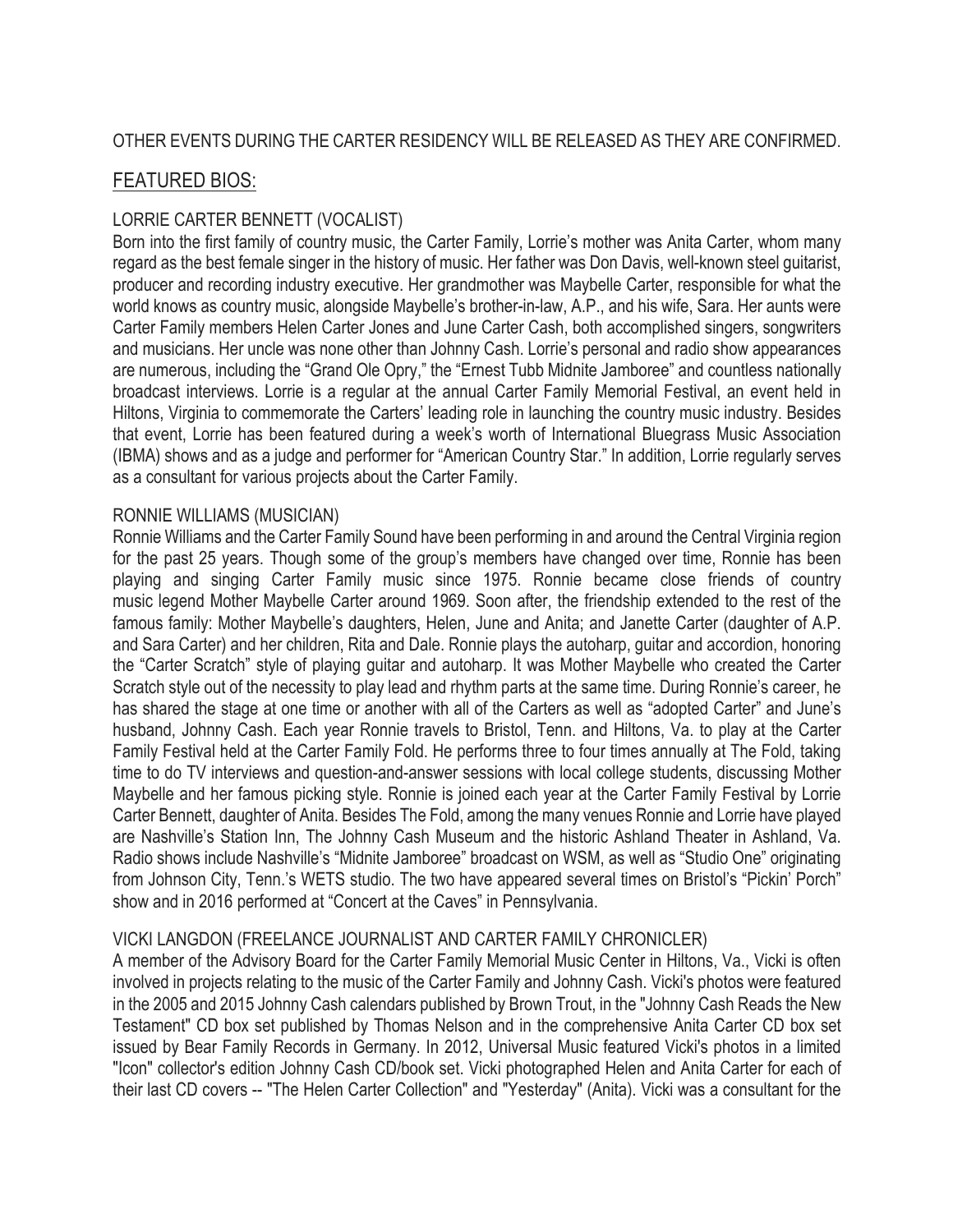Carter Family exhibit added to Nashville's Johnny Cash Museum in 2016 and is a photographic contributor to Florentine Films' upcoming multi-part "Country Music" series for PBS. A Texas native, Vicki Langdon was graduated in 1982 from East Texas State University (now Texas A&M -- Commerce), earning a bachelor's degree (with Academic Distinction) in journalism. Having served as a radio station news director, newspaper staff writer, and school district public information director, Vicki now spends her time as a freelance writer and photographer, splitting her time between North Texas and Middle Tennessee. Vicki's writing and photography awards include ones from the American Cancer Society, American Heart Association, Texas Classroom Teachers Association, Texas State Teachers Association, Texas Press Women, North and East Texas Press Association and the Press Club of Galveston County (Texas).

#### SUNNY STATON MITCHELL (DIRECTOR/CHOREOGRAPHER)

Sunny Mitchell is a choreographer, vocalist, instructor, and entertainment developer. Her career has included many principal and solo roles during her tenure with the Sacramento Ballet and California Musical Theatre. Sunny (SFHS '94) holds a BFA, specialization in choreography, from UC Irvine and an MA in Education from CSUS. Other titles include Adjunct Dance Professor (Folsom Lake College and CSUS), Assistant Choreographer for Sacramento Music Circus, Choreographer for CMT Junior Company and other Academy instruction, and a number of titles in education with the Sacramento Ballet. Other affiliations include Theatre Ventures International, under the guidance of Dennis Nahat, Stephens College in Missouri, Musical Theatre Intensive Sacramento, SMAC, Sacramento Shakespeare Festival, Leighton Dance Project, and various fundraisers and fashion shows. Sunny is a proud member of Actor's Equity and the founding director of Sunny Mitchell Theatre Projects (SMTP), a platform for developing theatrical works that are alive, creative, and imaginative. Her most recent endeavor, directing and performing in a large music concert, entitled American Legend, brought together over 20 artists from across the state of California in a benefit for Folsom's own Johnny Cash Art Trail, and garnered her the City of Folsom's 2016 Arts Achievement Award. Her vocal group, a Carter Sisters tribute band The Wildwood Roses, most recently had the honor of performing at the city of Folsom's Grand Opening of the second phase of the Johnny Cash Art Trail.

#### KEVIN MARCY (LEAD ARTIST)

Born into a musical family, Mr. Marcy attended PCPA in Southern California before he started playing music with his brothers. After forming the Marcy Brothers band, Kevin and his brothers secured two major label record deals, yielding a top 40 song and three #1 videos, among other honors. Touring with the Marcy Brothers, he opened for Johnny and June Carter Cash, Waylon Jennings, George Strait, Merle Haggard, Charlie Rich, Alabama, and Alan Jackson, to name a few! Kevin is also a songwriter, writing for three major publishing companies in Nashville. Recently, "364 Days to Go" was cut by Brad Paisley for Paisley's Christmas album. After touring as Brad Paisley's sound technician, Kevin took a short break from performing and songwriting to spend time with family. SMTP's American Legend marked his return to the stage. He is also releasing an acoustic album of original songs soon.

#### THE WILDWOOD ROSES (CARTER SISTERS TRIBUTE BAND)

Under the direction of Sunny Mitchell and including members Danielle Hansen, Jadi Galloway and Jeanne Marie Jacobson, their combined professional credits include hundreds of productions with California Musical Theatre, The Sacramento Ballet, Simi Valley Performing Arts Center and appearances with Shirley Jones, Patrick Cassidy, Natalie Cole, and Dick Clark. They have collaborated with Cash tribute bands across California including The Walking Phoenixes, The Johnny Cash Tribute Show - Featuring James Garner, The Cash Prophets, and have most recently been featured in *American Legend: A Tribute to Johnny Cash's Life in Song*.